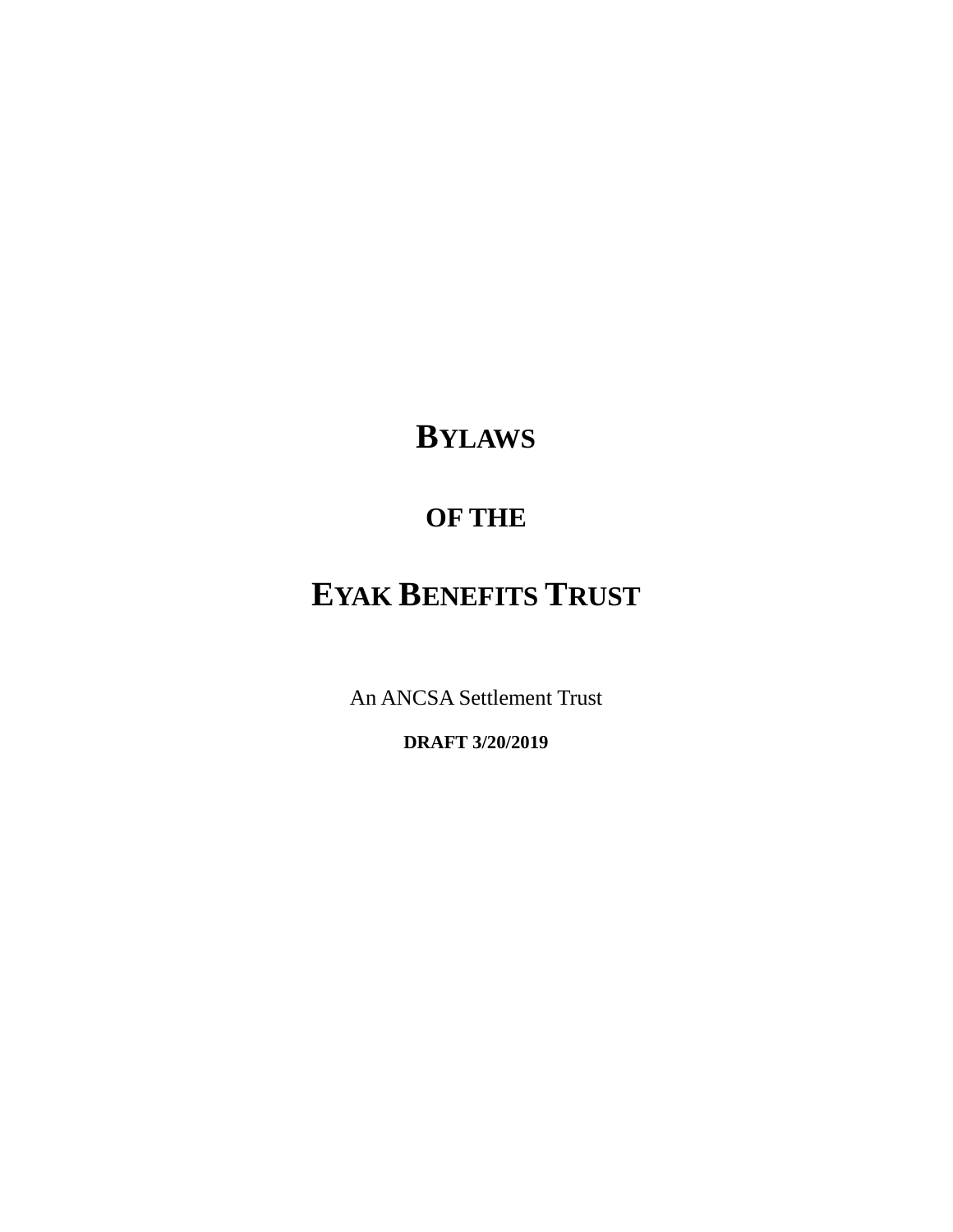# **Table of Contents**

| 1. |                                                                                                                  |
|----|------------------------------------------------------------------------------------------------------------------|
| 2. |                                                                                                                  |
| 3. | (a)<br>(b)<br>(c)<br>(d)<br>(e)<br>(f)<br>(g)<br>(h)<br>(i)<br>(i)<br>(k)<br>(1)<br>(m)                          |
| 4. |                                                                                                                  |
| 5. | (a)<br>(b)<br>(c)<br>(d)<br>(e)<br>(f)<br>(g)<br>(h)<br>(i)<br>(i)<br>(k)<br>(1)<br>(m)<br>(n)<br>$\circ$<br>(p) |
| 6. |                                                                                                                  |
| 7. | - i -                                                                                                            |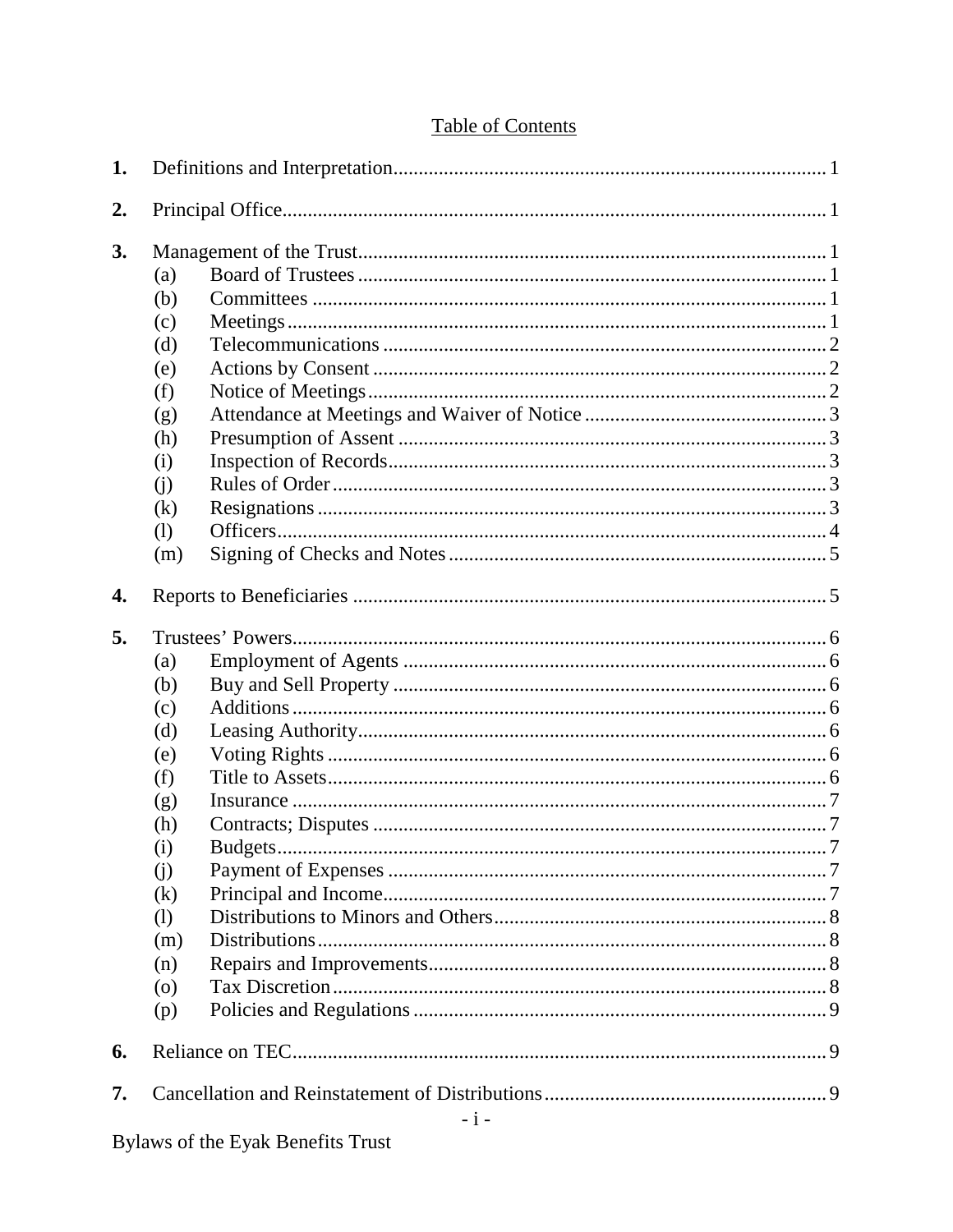| 8.  |     |  |
|-----|-----|--|
| 9.  |     |  |
|     | (a) |  |
|     | (b) |  |
|     | (c) |  |
|     | (d) |  |
|     | (e) |  |
| 10. |     |  |
|     |     |  |
|     | (a) |  |
|     | (b) |  |
|     | (c) |  |
|     | (d) |  |
|     |     |  |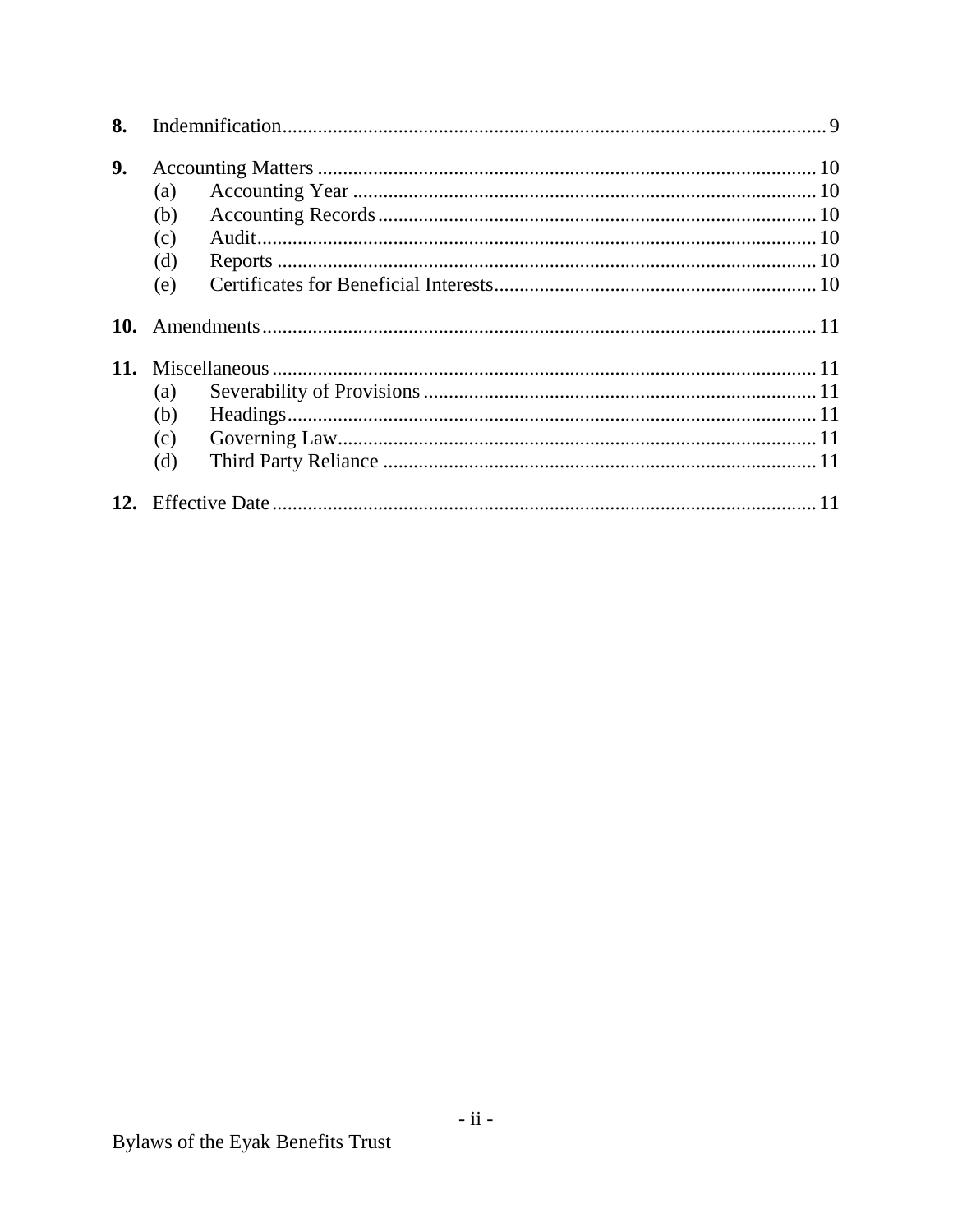# **Bylaws of the Eyak Benefits Trust**

These Bylaws govern the internal affairs, operation and management of the Eyak Benefits Trust.

#### <span id="page-3-0"></span>**1. Definitions and Interpretation**

All words and phrases defined in the Trust Agreement creating the Trust, as it may be amended, shall have the same meanings in these Bylaws. In the event of a conflict between these Bylaws and the Trust Agreement, the Trust Agreement shall control.

#### <span id="page-3-1"></span>**2. Principal Office**

The Trust shall at all times maintain its principal office at the same location as TEC's principal office, or at such other place in Alaska as the Board of Trustees may determine. The Trust shall be registered at the Superior Court for the State of Alaska for the Third Judicial District, under the provisions of Alaska Statutes 13.36.

#### <span id="page-3-3"></span><span id="page-3-2"></span>**3. Management of the Trust**

#### **(a) Board of Trustees**

There shall be 5 Trustees. The Trustees shall be appointed, serve terms, resign and be removed as provided in the Trust Agreement.

#### **(b) Committees**

<span id="page-3-4"></span>The Board of Trustees may establish one or more committees to advise the Board respecting the management of the Trust. The Board of Trustees shall appoint all committee members. The committee may consist of TEC directors, officers, employees and Shareholders, Beneficiaries, members of the community or other persons deemed suitable by the Board of Trustees. The committee members shall serve terms established by the Board of Trustees and shall serve at the pleasure of the Board of Trustees.

#### **(c) Meetings**

<span id="page-3-5"></span>An annual reorganizational meeting of the Board of Trustees shall be held without notice immediately following the annual meeting of the Shareholders, unless otherwise decided by the Board of Trustees. Regular meetings of the Board of Trustees shall be held at such other times and places as the Board of Trustees may determine. To foster efficiency, regular meetings of the Board of Trustees may be held immediately after or conjunction with meetings of the Board of Directors. Special meetings of the Board of Trustees may be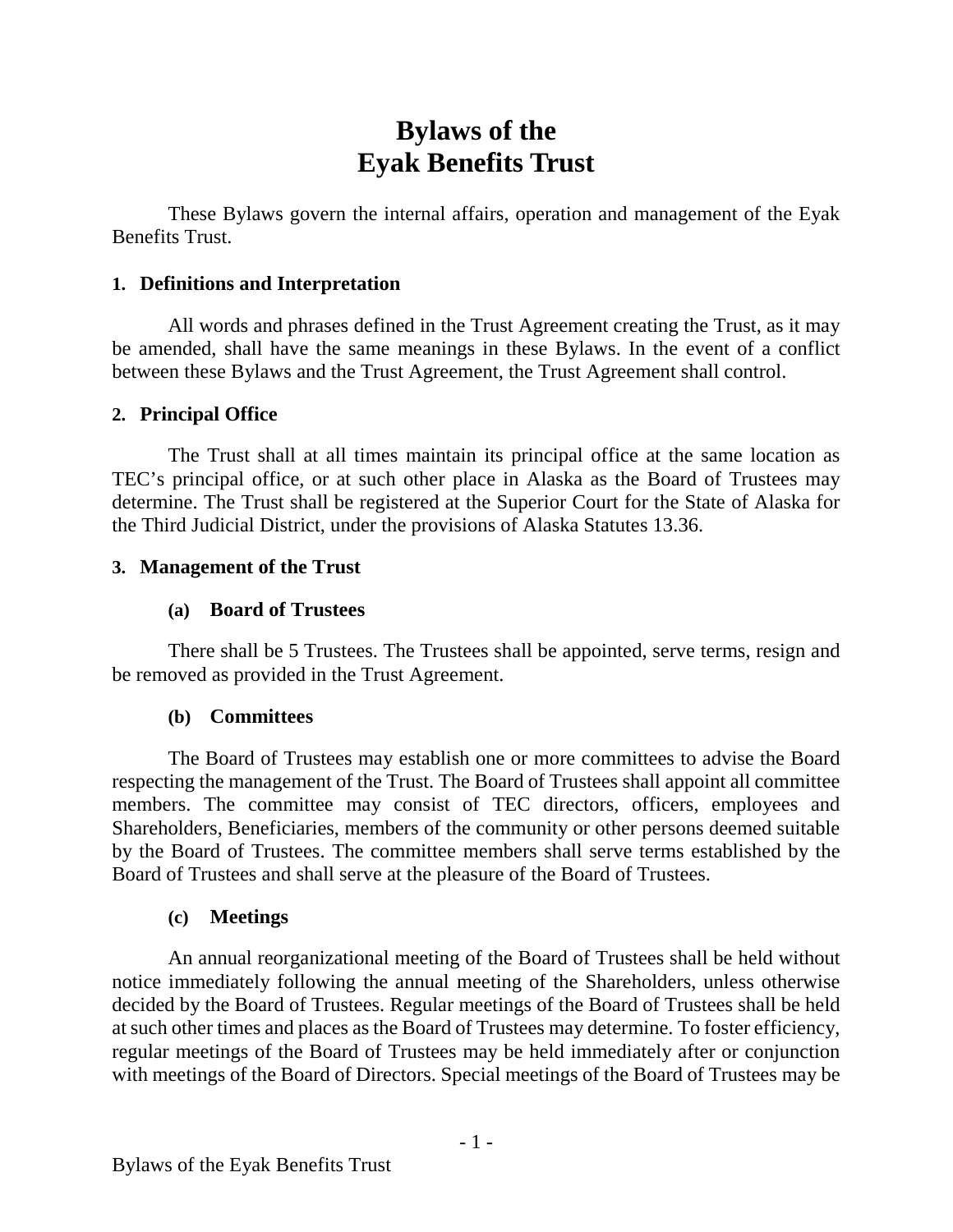called by the Chair at any time, and shall be called by the Chair or the Secretary upon the written request of a majority of the Trustees.

# **(d) Telecommunications**

<span id="page-4-0"></span>Meetings of the Board of Trustees and committees may be held by telecommunication conference call and a Trustee may attend a meeting by telephone or other telecommunication.

# **(e) Actions by Consent**

<span id="page-4-1"></span>(1) Unanimous Consent. Action required or permitted to be taken by the Board of Trustees may be taken without a meeting, and without a vote, on written consents setting out the action taken and signed by all of the Trustees. The written consents shall be filed with the minutes, and they shall have the same effect as a unanimous vote of the Board of Trustees.

<span id="page-4-3"></span>(2) Nonunanimous Consent. Any action required or permitted to be taken by the Board of Trustees may be taken without a meeting, and without a vote, if a consent in writing, setting forth the action taken, is sent to all Trustees at least 5 days before it is to become effective and is signed and approved by a sufficient number of Trustees to approve the action if the matter were considered at a meeting of the Board of Trustees at which all Trustees were present. A Trustee approving a proposed action may revoke his or her approval and a Trustee rejecting a proposed action may approve the action by notifying the Chair in writing before the action is to become effective. If a Trustee notifies the Chair in writing before such time that the Trustee objects to approval of the matter pursuant to this Section [3\(e\)\(2\),](#page-4-3) the matter may not be approved pursuant to this Section [3\(e\)\(2\).](#page-4-3)

# **(f) Notice of Meetings**

<span id="page-4-2"></span>Notice of meetings of the Board of Trustees and committees, other than the annual meeting and regular meetings, shall be given to each Trustee or committee member in person, by telephone or by other telecommunications at least 2 days before the date and time designated for such meeting. Notice given to a responsible person, such as a member of a Trustee's or committee member's household, who agrees to give the notice to the Trustee or committee member shall be sufficient notice. Inability to contact a Trustee or committee member to give notice shall not invalidate a meeting provided the Chair (or staff at his direction) diligently attempted to give timely notice. Each Trustee and committee member should keep the Trust staff informed of the best means for notice to be given to the Trustee or committee member. The notice of a special meeting shall specify the time, place and business to be brought before the meeting. No business other than that specified in the notice shall be transacted at any special meeting.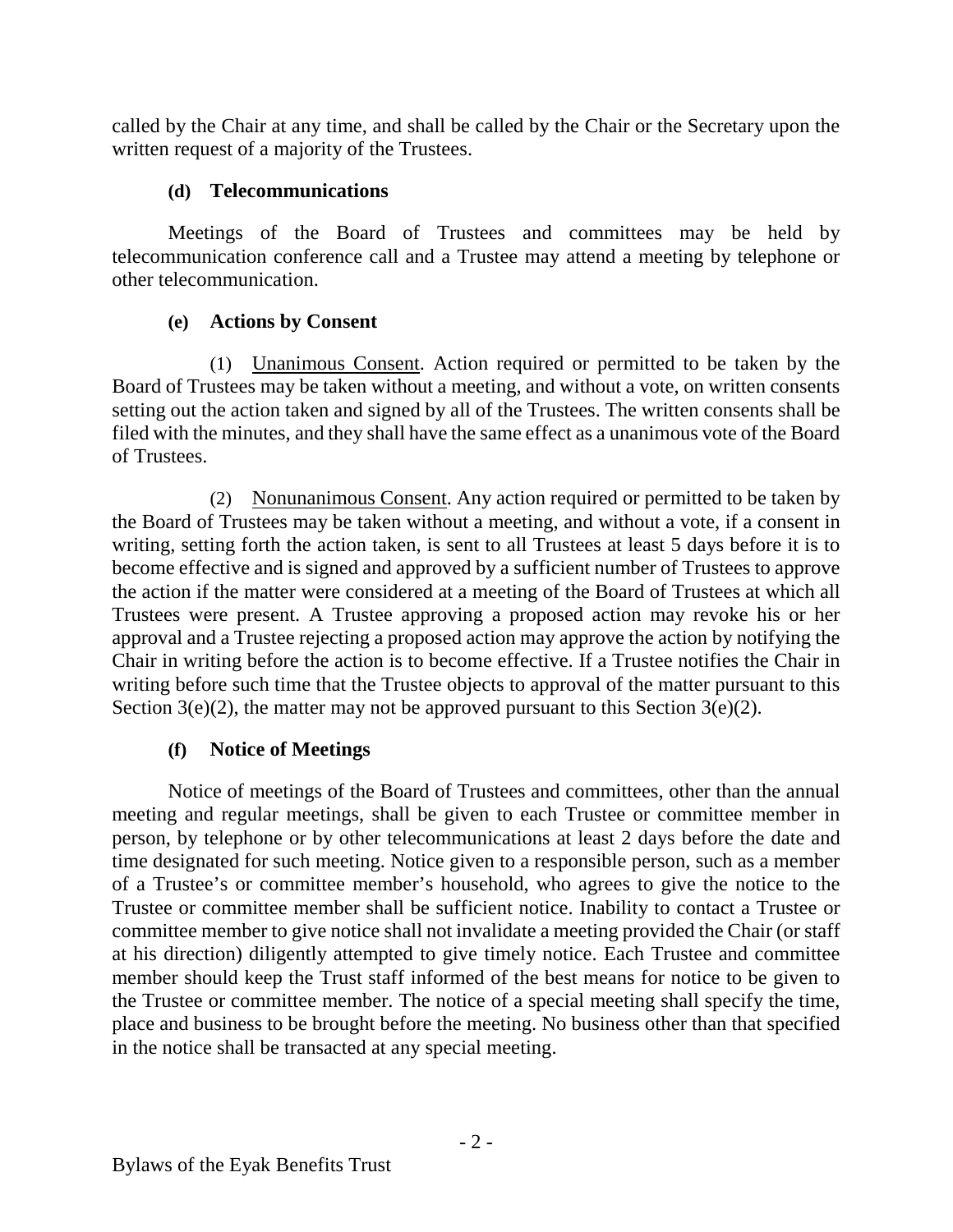# **(g) Attendance at Meetings and Waiver of Notice**

<span id="page-5-0"></span>Attendance of a Trustee at a meeting shall constitute a waiver of notice of such meeting, except where an appearance is made for the express purpose of objecting to the transaction of any business because the meeting is not lawfully called or convened. A waiver of notice signed by the person or persons entitled to notice, whether before or at the meeting, shall be deemed equivalent to giving due notice.

# **(h) Presumption of Assent**

<span id="page-5-1"></span>A Trustee who is present at a meeting of the Board of Trustees at which action on a matter is taken is presumed to have assented to the action taken unless the Trustee's dissent is entered in the minutes of the meeting or unless the Trustee files a written dissent to the action with the Secretary of the meeting before adjournment or forwards the dissent by certified mail to the Secretary immediately after adjournment. The right to dissent does not apply to a Trustee who voted in favor of the action.

# **(i) Inspection of Records**

<span id="page-5-2"></span>A Trustee has the right at a reasonable time to inspect and copy all books, records, and documents of every kind and to inspect the physical properties of the Trust. Inspection by a Trustee may be made in person or by agent or attorney and the right of inspection includes the right to copy and make extracts.

# **(j) Rules of Order**

<span id="page-5-3"></span>The presiding officer at each meeting of the Board of Trustees and committees shall conduct the meeting using rules of procedure that give the participants a fair and full opportunity to present, discuss and consider matters in an efficient and consistent manner. No particular rules of order need be followed, unless the meeting participants adopt specific or general rules for the conduct of its business at that meeting. Any rules for the conduct of a meeting shall be consistent with the Trust Agreement, these Bylaws, resolutions of the Board of Trustees, and applicable law.

#### **(k) Resignations**

<span id="page-5-4"></span>Any Trustee, officer or committee member may resign at any time. Such resignations shall be made in writing and shall take effect at the time specified in the resignation, or if no time be specified, at the time of its receipt by the Chair or Secretary. The acceptance of a resignation shall not be necessary to make it effective, unless expressly so provided in the resignation.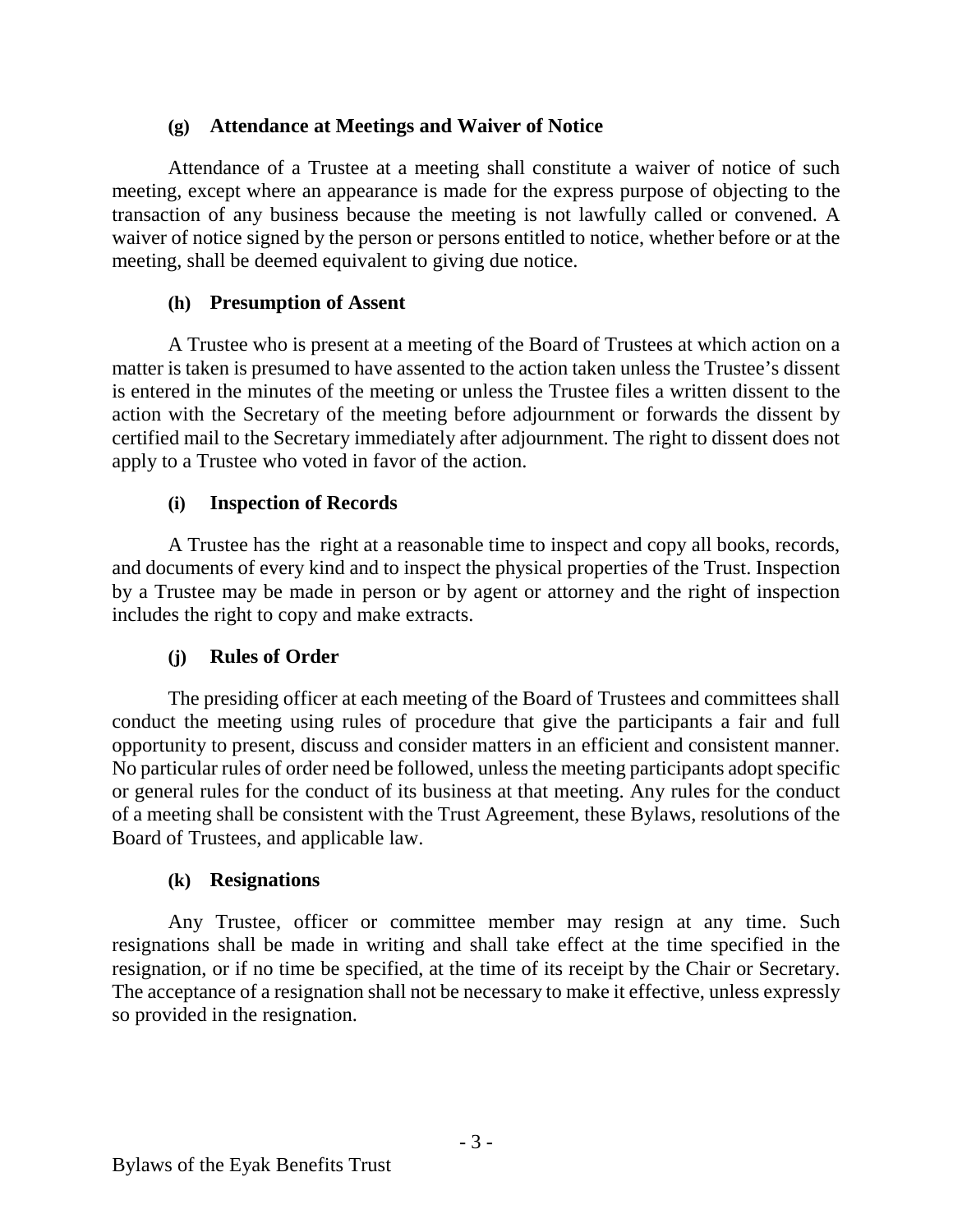# **(l) Officers**

<span id="page-6-0"></span>(1) Officers. The officers of the Trust shall be a Chair, Secretary and Manager, and any other officers the Board of Trustees may designate. The Chair and Secretary shall be members of the Board of Trustees and may, but need not, be directors or officers of TEC. The Manager and other officers and assistant officers appointed by the Board of Trustees may, but need not, be members of the Board of Trustees or directors or officers of TEC. The same person may hold two or more offices.

(2) Appointment and Term of Office. TEC may appoint the Chair, Secretary and Manager of the Trust. In the absence of such appointment within 60 days of vacancy and notice to TEC, the Board of Trustees may appoint such officers to terms that shall terminate automatically if TEC subsequently appoints a replacement officer. Any other officers of the Trust shall be appointed by the Board of Trustees. Each officer shall hold office until his or her successor has been duly appointed and qualified, or until his or her death, or until he or she resigns or has been removed.

(3) Removal. The Board of Trustees may remove any officer or agent, other than an officer appointed by TEC, whenever in its judgment removal would be in the best interests of the Trust, with or without cause. TEC may remove any officer appointed by it whenever in its judgment such removal would be in the best interests of the Trust, with or without cause. Resignation, removal, death, other vacancy of or by any director or officer of TEC who also is an officer of the Trust shall cause the automatic resignation, removal other vacancy of or by such person as an officer of the Trust, but such person may be reappointed as an officer. Removal shall be without prejudice to the contract rights, if any, of the person so removed. Appointment of an officer or agent shall not of itself create contract rights.

(4) Contracts and Salaries. No officer other than the Manager shall be appointed to an office, and the Board of Trustees may not enter into an employment contract with officers other than the Manager, for a term of more than one year. The salaries, if any, of the officers shall be fixed by the Board of Trustees.

(5) Chair. The Chair shall preside at all meetings of the Board of Trustees and of the Beneficiaries. The Chair shall provide general policy direction of the affairs of the Trust. The Chair shall perform such other duties as are incident to the office of Chair or assigned to him or her by the Board of Trustees.

(6) Secretary. Except to the extent the Trust relies on TEC in accordance with Section [6,](#page-11-1) the Secretary shall keep the minutes of the proceedings of the Board of Trustees and the Beneficiaries in one or more books provided for that purpose; see that all notices are duly given in accordance with the provisions of these Bylaws or as required by law; be custodian of the Trust records; keep a register of the address of each Beneficiary, and to the extent appropriate each Beneficiary, which is be furnished to the Secretary by such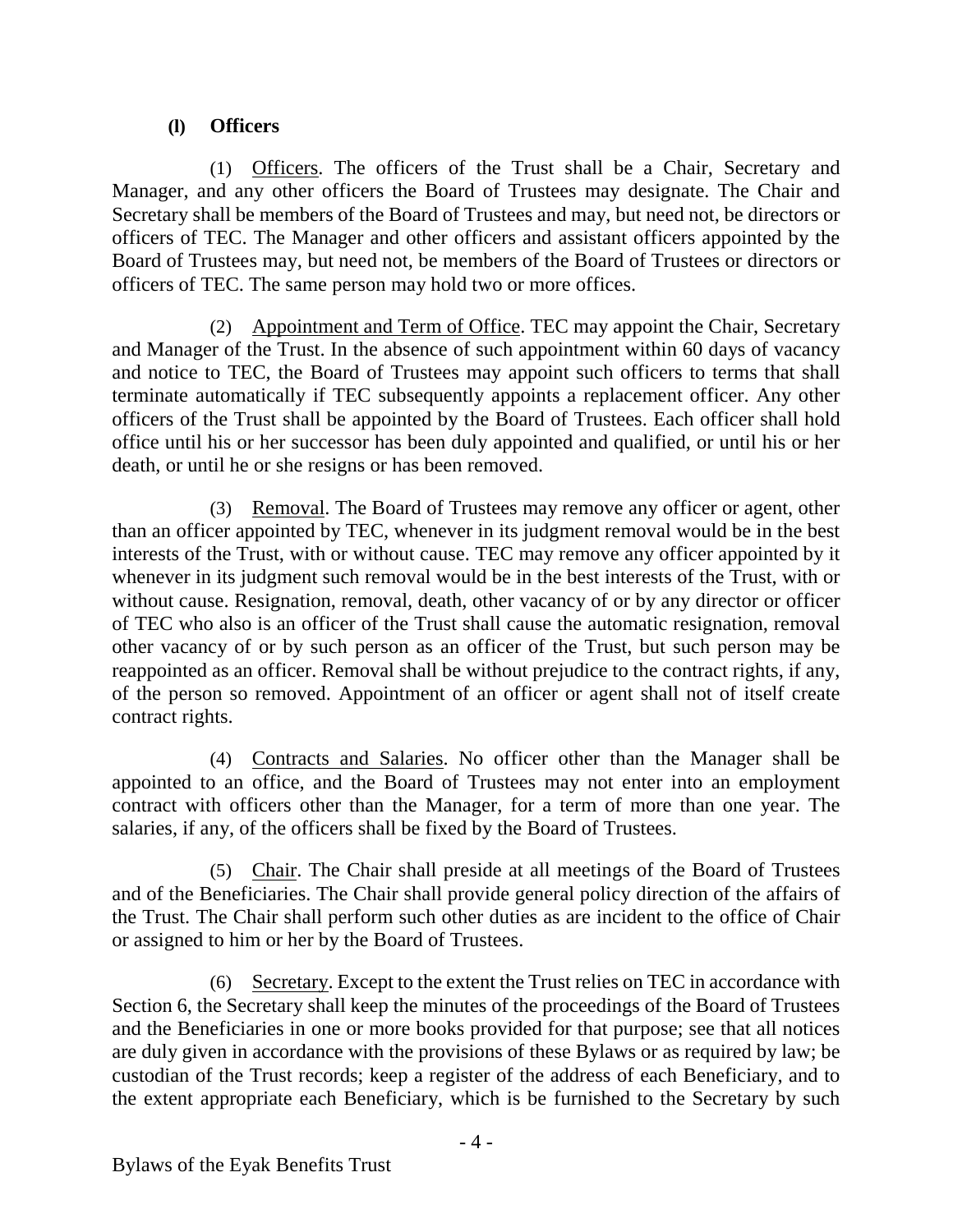Beneficiary; and in general perform all duties incident to the office of the Secretary and such other duties as may be assigned to him or her by the Chair, Manager or the Board of Trustees.

(7) Manager. The Manager shall be the chief executive officer of the Trust and, subject to the control of the Board of Trustees, shall in general supervise and control all of the business and affairs of the Trust. He or she may sign, with the Chair or Secretary or any other proper officer of the Trust authorized by the Board of Trustees, any deeds, mortgages, bonds, contracts, or other instruments that the Board of Trustees has authorized to be executed, except in cases where the signing and execution has been expressly delegated by the Board of Trustees or by these Bylaws to some other officer or agent of the Trust, or is required by law to be otherwise signed or executed. The Manager shall keep accounts of all the monies of the Trust received and disbursed and, subject to direction of the Board of Trustees, shall safely keep, or see to the safe keeping of, all securities and valuables of the Trust. The Manager shall review the performance of investment advisers, money managers and other advisers to the Board of Trustees, and shall make recommendations to the Board of Trustees regarding the hiring, retention and termination of such persons. The Manager shall make such reports to the officers and Board of Trustees as may be appropriate or necessary and in general shall perform all duties incident to the office of Manager or assigned to him or her by the Chair or the Board of Trustees.

(8) Assistant Officers. The assistant officers, if appointed by the Board of Trustees, shall have the authority of the primary officer they were appointed to assist and shall perform such duties as may be assigned to them by the primary officer they were appointed to assist, by the Manager, or by the Board of Trustees.

(9) Limitation on Officer Authority. No officer shall have authority to enter into any contract with TEC or its subsidiary or affiliated company unless such contract has been approved by the Board of Trustees.

# **(m) Signing of Checks and Notes**

<span id="page-7-0"></span>Checks, notes and drafts, and demands for money shall be signed by the officer or officers designated by the Board of Trustees by resolution.

# <span id="page-7-1"></span>**4. Reports to Beneficiaries**

The Board of Trustees may adopt policies regarding providing information to the Beneficiaries. The Board of Trustees shall make a report on the operation of the Trust at the annual meetings of Shareholders, and make such arrangements with TEC as it deems appropriate for the making of such report, and for including reports of Trust operations at Shareholder informational meetings scheduled by TEC.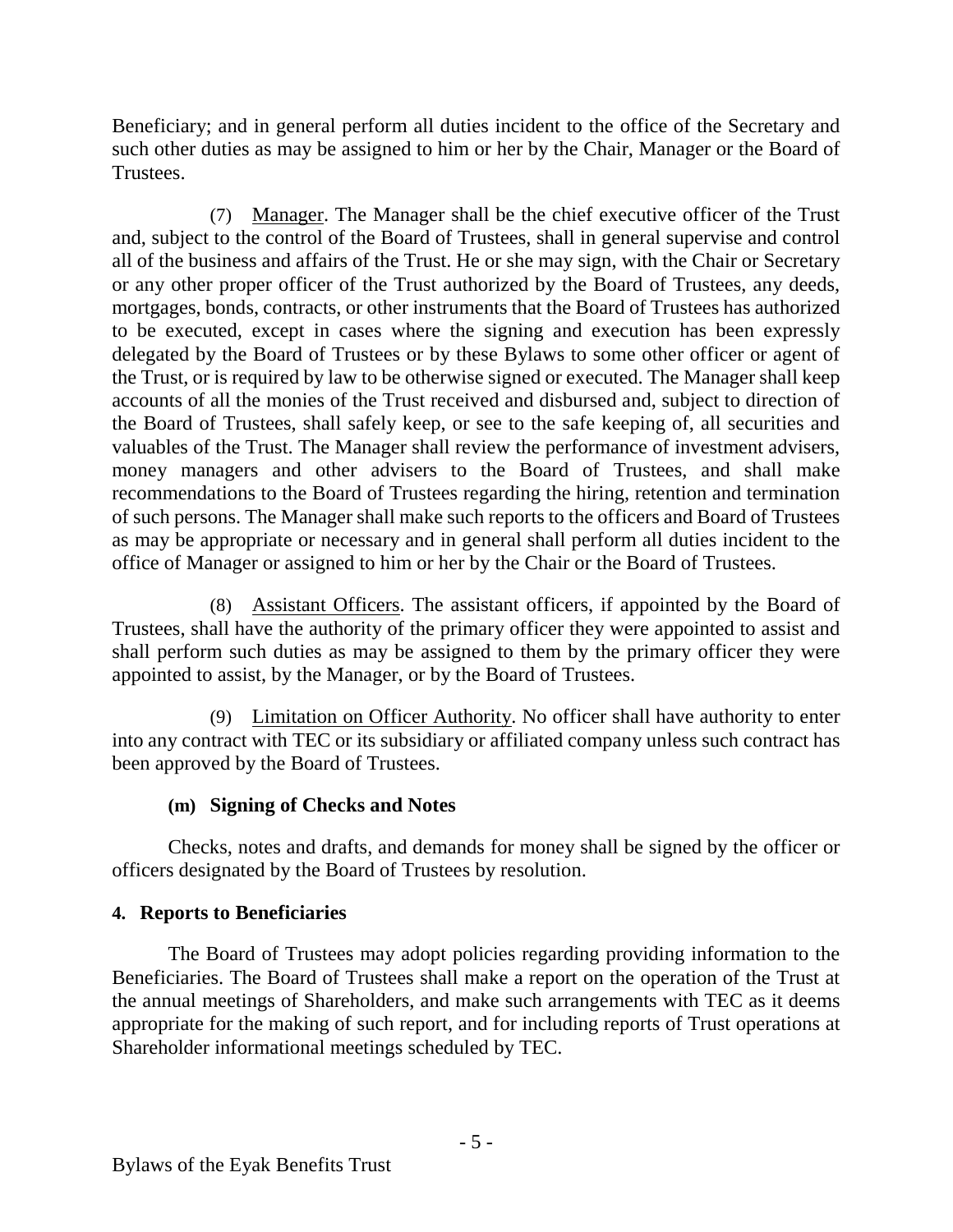#### <span id="page-8-0"></span>**5. Trustees' Powers**

Without limiting the powers of the Trustees as provided in the Trust Agreement or possessed by the Trustees under ANCSA or Alaska law, but subject to the limitations provided in the Trust Agreement or under applicable law, the Trustees shall have the following power, authority and discretion:

#### **(a) Employment of Agents**

<span id="page-8-1"></span>Except as otherwise provided in these Bylaws, to appoint and remove all officers, agents, fiduciaries, employees, contractors, counsel, accountants, auditors, and others to advise or assist the Trustees, and to delegate to them the Trustees' powers and to indemnify them against liability for positions taken in good faith and with reasonable basis, and to fix their compensation; and to act through an agent or attorney-in-fact, by and under a power of attorney duly executed by or on behalf of the Trustees, in carrying out any powers and duties.

# **(b) Buy and Sell Property**

<span id="page-8-2"></span>To buy and sell property, to retain, manage or dispose of property of the Trust, including corporate shares, bonds, securities, and real or personal property, and to invest and reinvest the income or funds, or the income accumulated, in any other property.

#### <span id="page-8-3"></span>**(c) Additions**

To receive additions to the assets of the Trust from any source.

# **(d) Leasing Authority**

<span id="page-8-4"></span>To make, renew or amend for any purpose a lease as lessor or lessee, with or without option to purchase.

#### **(e) Voting Rights**

<span id="page-8-5"></span>To vote a security in person or by general or limited proxy, to participate in or consent to any shareholders agreement, voting trust, reorganization, dissolution, liquidation or other action affecting any securities, and to deposit securities with and transfer title to a protective or other committee.

# **(f) Title to Assets**

<span id="page-8-6"></span>To hold securities and other property in negotiable form or in the name of a nominee (including "street name" of a broker), or by deposit to a clearing corporation, with or without disclosure of the fiduciary relationship, but the Trustees shall be responsible for the acts of any nominee or clearing corporation in connection with such property.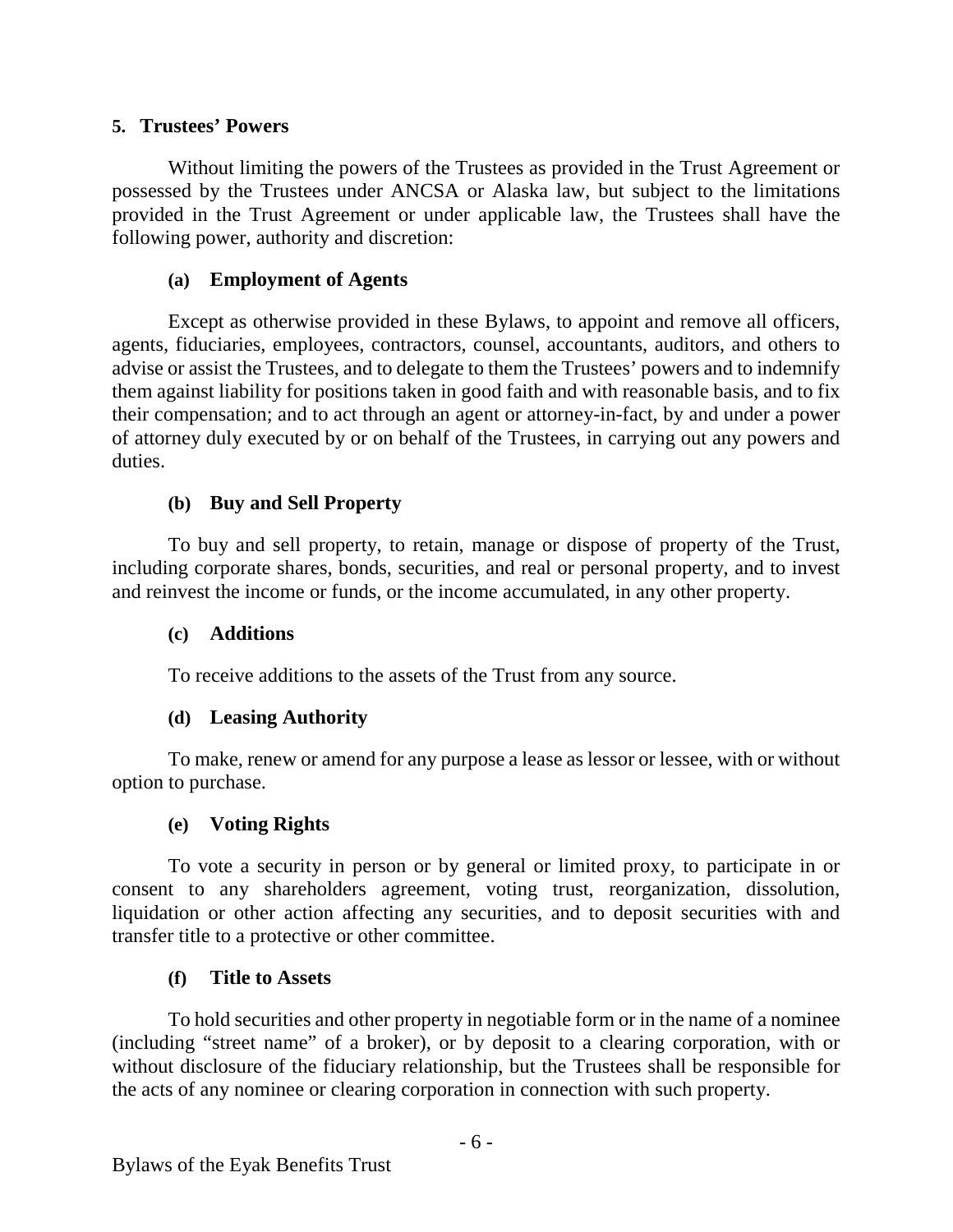# **(g) Insurance**

<span id="page-9-0"></span>To insure the assets of the Trust against any risk and the Trustees and Trust officers and agents against liability with respect to third persons, and to pay any and all premiums on such policies of insurance.

# **(h) Contracts; Disputes**

<span id="page-9-1"></span>To pay, contest, compromise, settle, arbitrate or defend any claim, demand, debt or controversy in favor of or against the Trust, the Trustees or the officers, agents, employees, contractors or advisers of the Trust or Trustees; to enforce any bonds, mortgages, leases, security agreements or other contracts or obligations entered into by the Trust; and to enter into such contracts and agreements as the Trustees may deem necessary or advisable.

# <span id="page-9-2"></span>**(i) Budgets**

To prepare, review, approve and modify budgets for the operation of the Trust.

# **(j) Payment of Expenses**

<span id="page-9-3"></span>To pay all necessary and proper expenses in connection with the operation and conduct of the Trust, and any taxes, assessments, debts, claims or other charges, including reasonable compensation of the Trustees (if permitted by the Trust Agreement) and officers and agents of the Trust, and reasonable attorney, accounting and other professional fees, and any other expenses incurred in the collection, management, care, protection and conservation of the Trust property.

# **(k) Principal and Income**

<span id="page-9-4"></span>To determine the principal, current and accumulated net income, the effects of inflation, investment losses, net asset value, and other financial matters and conditions relating to the Trust and to allocate items of principal, income, receipts, expenditures and disbursements to either principal or income of the Trust and specific Funds, as the Trustees determine in their discretion to be appropriate, without regard to whether the allocation may favor some Beneficiaries over other Beneficiaries. In exercising this power, the Trustees are expressly authorized to allocate capital gains (*i.e.*, receipts of all kinds treated as capital gains for federal tax purposes), in whole or in part, to principal or income (by entry on the Trust's books) as, in their sole discretion, the Trustees believe it to be in the best interests of the Beneficiaries of the Trust (treating this as a tax discretion governed by Section [5\(o\)\)](#page-10-3). The Trustees also are authorized to create reserves out of the income of the Trust as the Trustees in their reasonable discretion deem appropriate. The Trustees' decisions made in good faith with respect to the matters described in this Section [5\(k\)](#page-9-4) shall be binding and conclusive on all persons.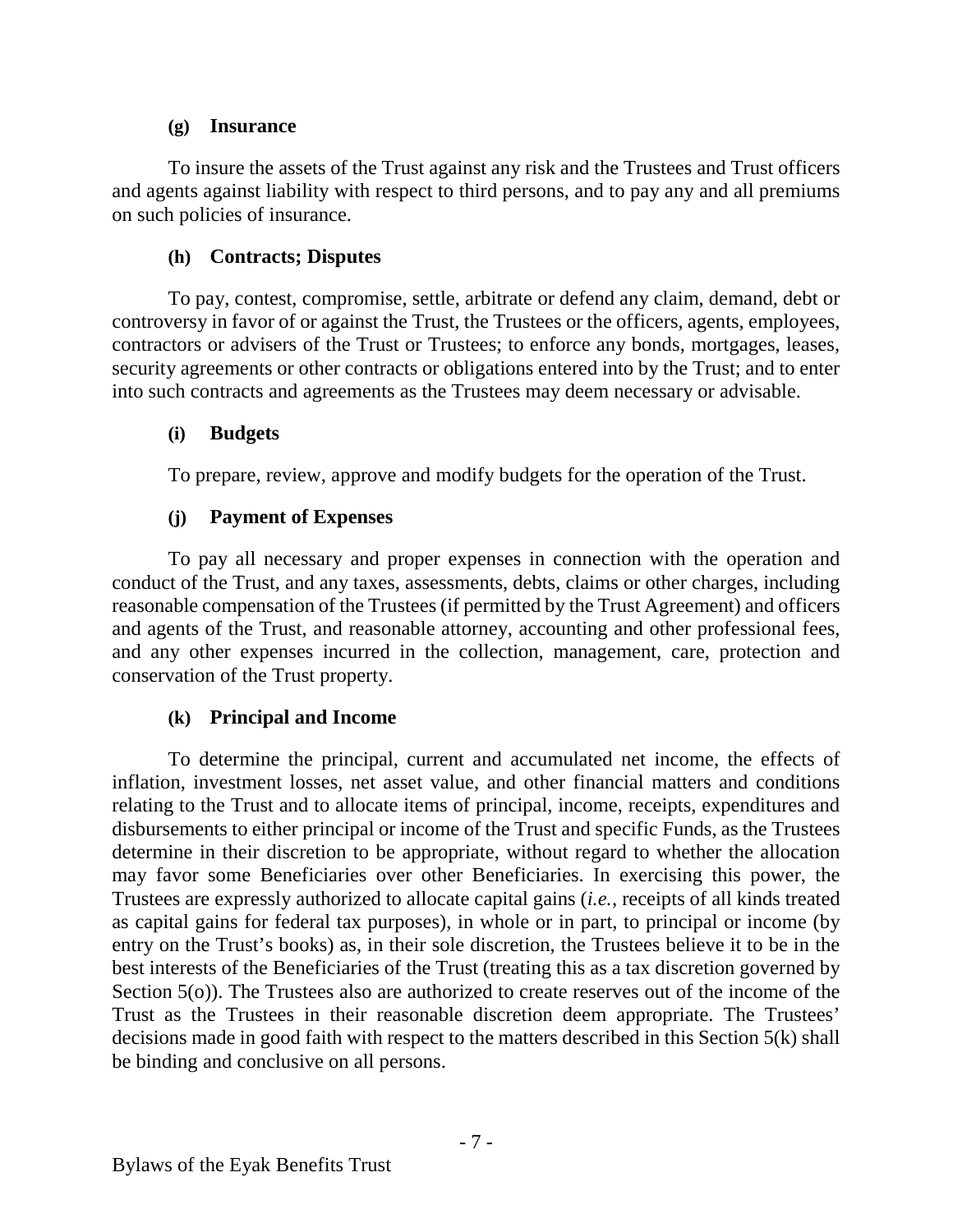# **(l) Distributions to Minors and Others**

<span id="page-10-0"></span>To pay any sum, distribute any property or give any notice to a Beneficiary who is a minor, incompetent or under legal disability or a person whom the Board of Trustees deem to be unable wisely or properly to handle property if paid to him or her directly, in any one or more of the following ways, without liability to the Trustees:

(1) To the custodian for such Beneficiary's Shares;

(2) To the natural guardian, legal guardian, conservator or custodian under the appropriate Uniform Transfers to Minors Act or any other fiduciary for the Beneficiary; or

(3) Directly to the Beneficiary.

The decision of the Board of Trustees with respect to any matter described in this Section 5(1) shall be final and conclusive on all persons.

# **(m) Distributions**

<span id="page-10-1"></span>To make any distribution or payment in kind or in cash or partly in kind and partly in cash and to cause any share to be composed of cash, property or undivided interests in property different in kind from any other share, either pro rata or non pro rata. Any division, allocation, apportionment or valuation of the property to distribute the assets to or among the Beneficiaries shall be made by the Board of Trustees, and the good faith determination of the Board of Trustees shall be binding and conclusive on all parties. The Board of Trustees shall establish the frequency of distributions, and for each distribution shall establish a record date for determining Beneficiaries entitled to receive the distribution.

# **(n) Repairs and Improvements**

<span id="page-10-2"></span>To make ordinary or extraordinary repairs or alterations in buildings or other structures, to demolish any improvements, and to raze existing or erect new party walls or buildings.

# **(o) Tax Discretion**

<span id="page-10-3"></span>To make any election, allocation or decision available under federal or state tax laws or otherwise which is deemed to be in the best interests of the Trust or the Beneficiaries and which the Board of Trustees in its sole, but reasonable, judgment believe will achieve the overall minimum in total combined present and reasonably anticipated future administrative expense and tax burden of all kinds, upon both the Trust and the Beneficiaries, without regard to whether the election, allocation or decision may favor some Beneficiaries over other Beneficiaries or favor or disfavor current Beneficiaries compared to past, future or potential Beneficiaries.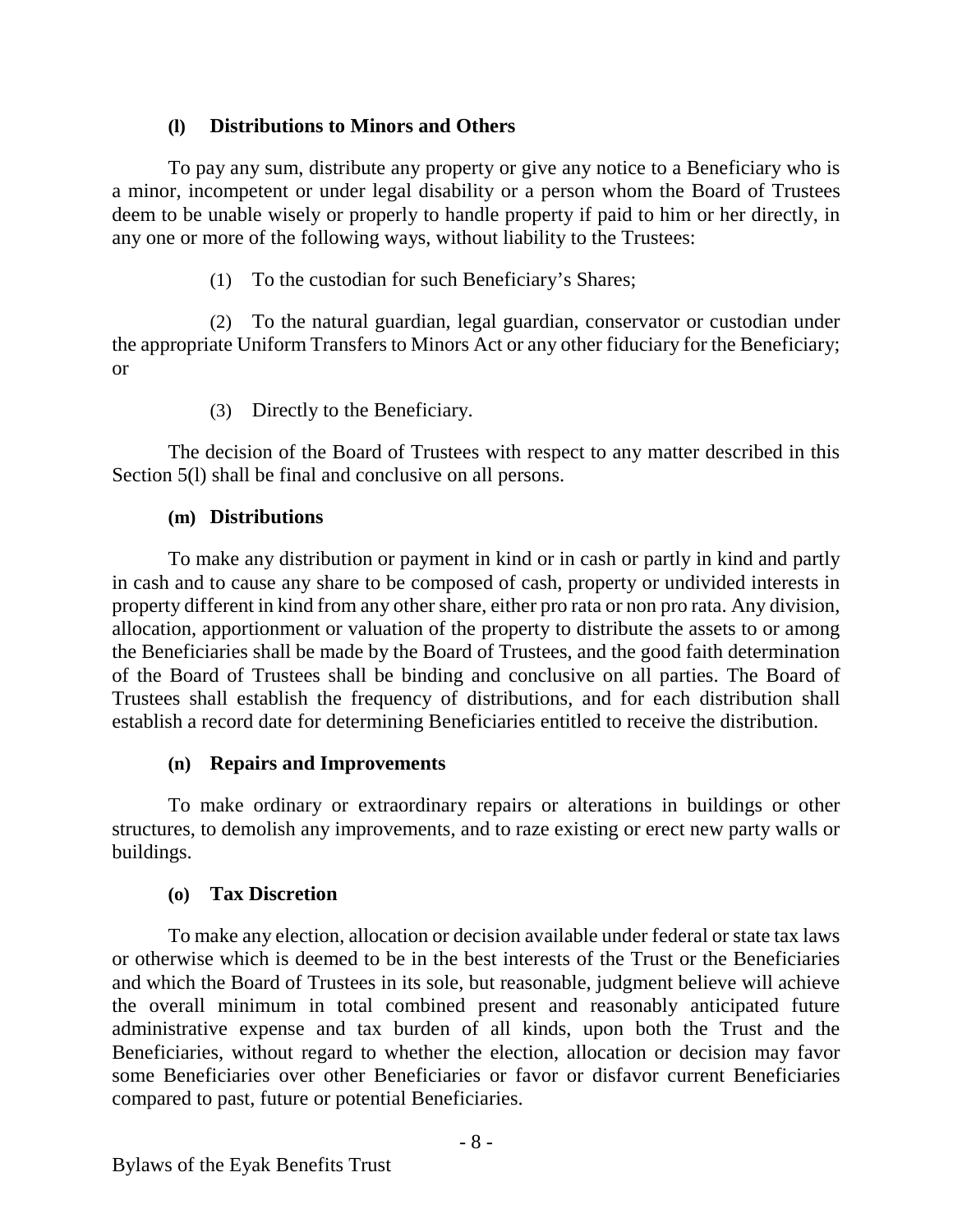#### **(p) Policies and Regulations**

<span id="page-11-0"></span>To adopt such policies, procedures, rules and regulations consistent with the Trust Agreement and the Bylaws as the Board of Trustees deems appropriate in the performance of its responsibilities or for the efficient and proper operation of the Trust.

# <span id="page-11-1"></span>**6. Reliance on TEC**

The Board of Trustees may rely upon information provided to the Trustees by TEC as to the identity of the owners of Shares and Beneficiaries, whether a Beneficiary is a Native or Descendant of a Native, the amount and timing of transfers of Shares and the identities of transferees, the addresses of the owners of Shares and Beneficiaries and, and other information available to TEC that is relevant to administration of the Trust. The Board of Trustees shall have no duty or responsibility independently to investigate or ascertain who the Beneficiaries of the Trust are, or otherwise to verify the completeness or accuracy of information provided to the Trustees by TEC. The Board of Trustees may delegate to TEC administrative functions involving communications with Beneficiaries, accounting and record keeping, and other similar matters, and authorize the Trust to enter into contracts with TEC for such services.

# <span id="page-11-2"></span>**7. Cancellation and Reinstatement of Distributions**

If a Beneficiary does not claim a distribution within 5 years after it is payable, the Board of Trustees may cancel the distribution to the Beneficiary. Upon cancellation, the Board of Trustees shall, in its discretion, either treat the cancelled distribution as undistributed income then available for distribution among the Beneficiaries or add such cancelled distribution to the principal or income of the Trust. If a Beneficiary subsequently claims a cancelled distribution, the Board of Trustees may reinstate and pay to the Beneficiary some or all of the distribution, with or without interest or administrative charges, from funds then available for distributions.

# <span id="page-11-3"></span>**8. Indemnification**

The Trust shall indemnify and defend (including payment of expenses) Trustees, officers, employees and agents of the Trust, including former Trustees, officers, employees and agents, to the maximum extent permitted, and pursuant to the procedures provided, by AS 10.06.490, as that section may be amended from time to time, as if the Trust were a corporation and its Trustees, officers, employees and agents were directors, officers, employees and agents of a corporation.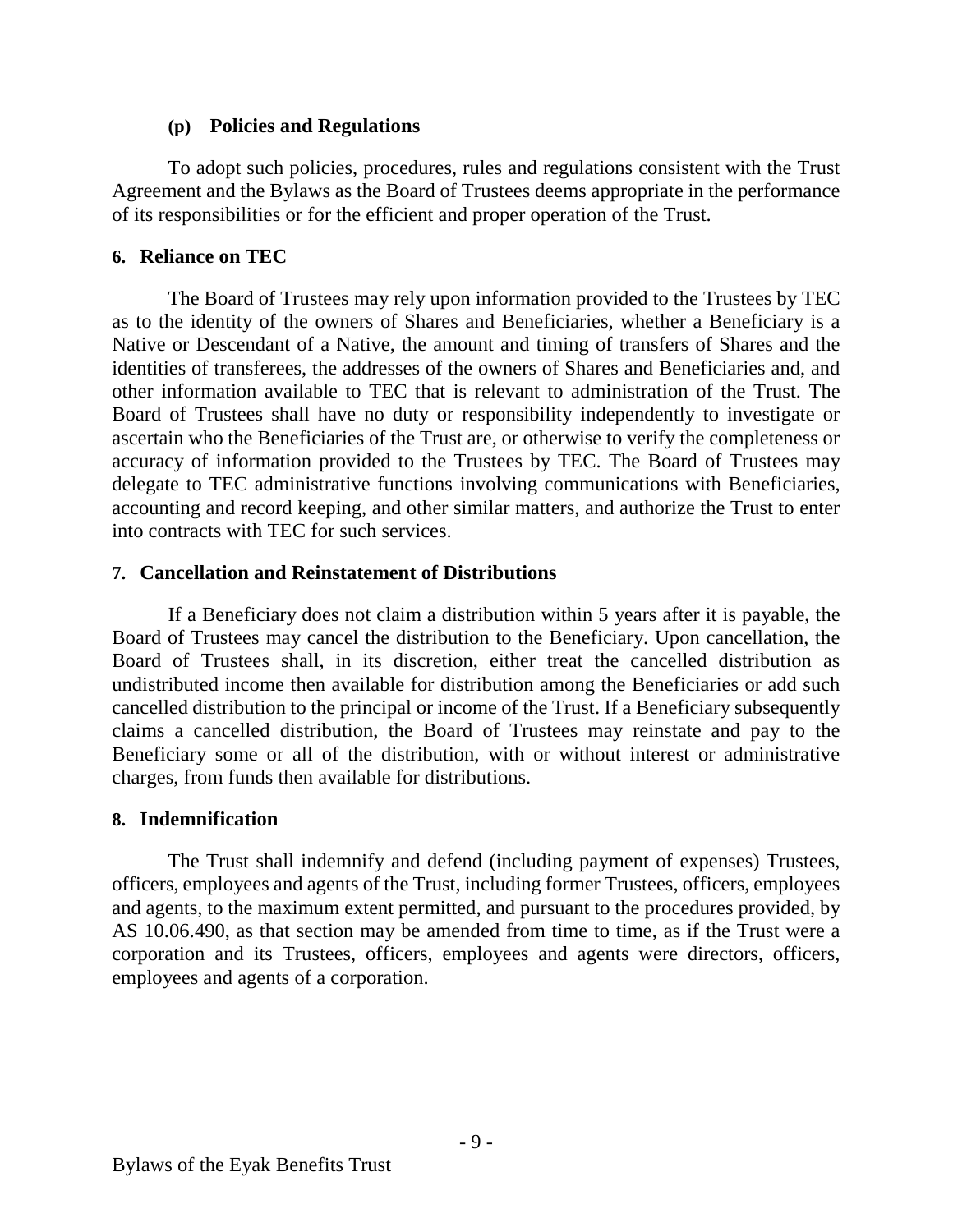#### <span id="page-12-1"></span><span id="page-12-0"></span>**9. Accounting Matters**

#### **(a) Accounting Year**

The Trust shall maintain its books and records and shall file income tax returns based on a calendar year (that is, the year ending December 31), unless otherwise approved by TEC or required by law.

#### **(b) Accounting Records**

<span id="page-12-2"></span>The Trust shall maintain adequate books and records of account in accordance with generally accepted accounting principles and the Trust Agreement.

#### **(c) Audit**

<span id="page-12-3"></span>Unless waived by TEC due to the immaterial amount of assets and activity of the Trust compared to the cost and benefit of an audit, the accounts of the Trust shall be audited annually in accordance with generally accepted auditing standards by independent certified public accountants or independent licensed public accountants, certified or licensed by a regulatory authority of the state of Alaska or the United States. The Trust shall employ auditors designated by TEC or, if TEC fails to designate an auditor within 60 days of the Trust's request, by the Board of Trustees.

#### **(d) Reports**

<span id="page-12-4"></span>Within 120 days after the end of each accounting year of the Trust, the Board of Trustees shall prepare a report and statement of account of the Trust, which report shall contain adequate information on all significant Trust activities and investments during the preceding year, an audited income statement for such period, and an audited balance sheet. The Trust shall send a copy of such report to TEC, and may send a copy to Beneficiaries or make the report available to Beneficiaries. The Board of Trustees may prepare and disseminate to the Beneficiaries such other accounting and other reports as the Board of Trustees in its discretion deems appropriate, and may make such arrangements with TEC as it deems appropriate for the inclusion of such reports in newsletters and other communications distributed by TEC to its Shareholders. The Board of Trustees may adopt such regulations as it deems necessary to facilitate responding to requests from the Beneficiaries for information about the operations of the Trust.

# **(e) Certificates for Beneficial Interests**

<span id="page-12-5"></span>(1) The Board of Trustees may, but need not, issue certificates representing beneficial interests. If certificates are deemed appropriate, such certificates shall be in such form and shall contain such provisions as the Board of Trustees deem appropriate. Certificates shall contain an appropriate legend setting forth the restrictions on alienation then applicable to the beneficial interests under the Trust Agreement.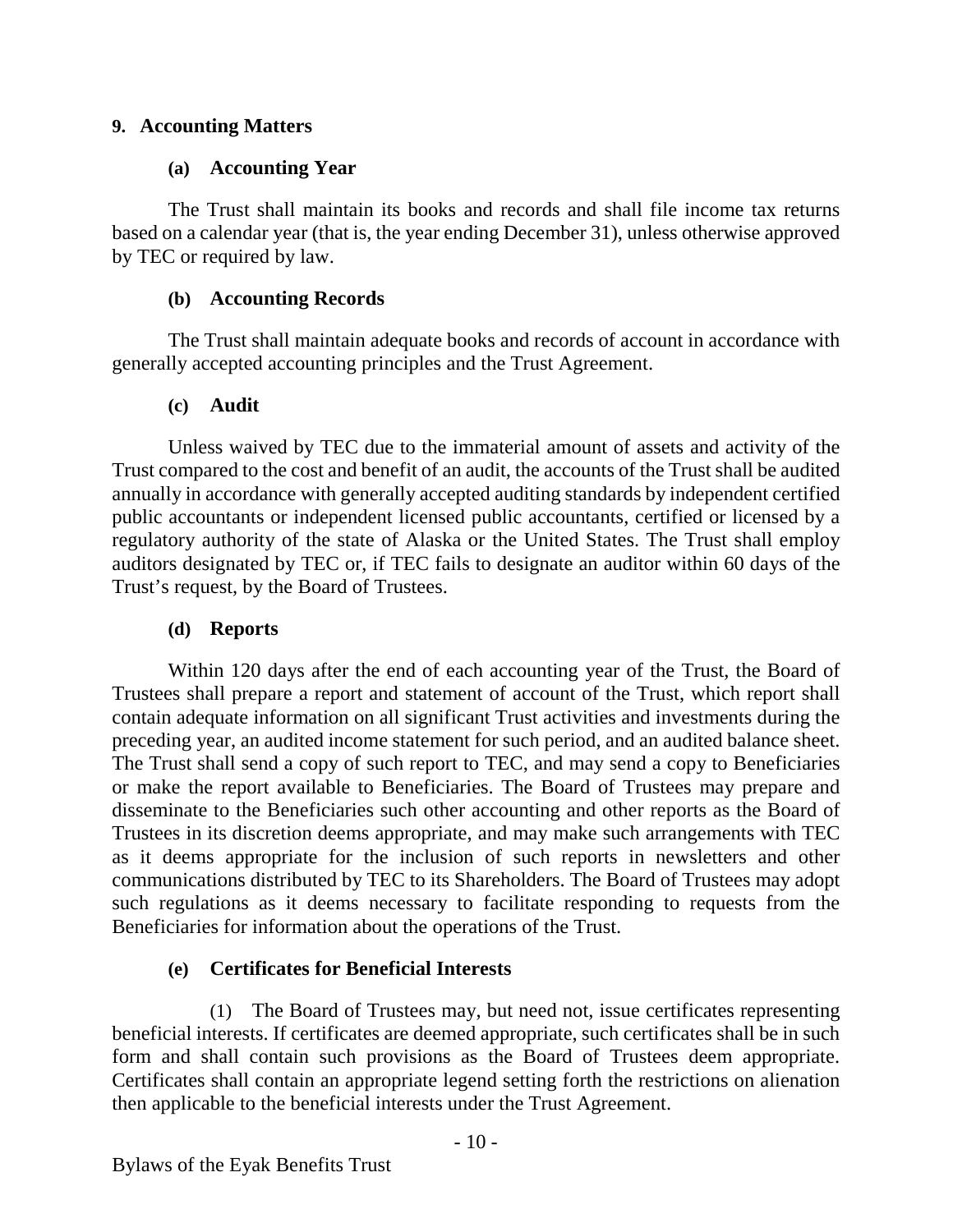(2) The Board of Trustees shall be entitled to treat the holder of record of a beneficial interest as the holder in fact of the beneficial interest for the purpose of receiving distributions, voting and otherwise acting as the Beneficiary, and except as otherwise provided by the laws of Alaska, shall not be bound to recognize any equitable or other claim to or interest in such beneficial interest.

#### <span id="page-13-0"></span>**10. Amendments**

The Board of Trustees may, with TEC Concurrence, amend any provision of the Bylaws to the extent not inconsistent with and permitted by the Trust Agreement or applicable law.

#### <span id="page-13-2"></span><span id="page-13-1"></span>**11. Miscellaneous**

# **(a) Severability of Provisions**

In case any provision of these Bylaws is invalid, illegal or unenforceable in any respect, the validity, legality and enforceability of the remaining provisions shall not in any way be affected or impaired.

#### **(b) Headings**

<span id="page-13-3"></span>The headings of the Sections of these Bylaws have been inserted for convenience of reference only and shall not restrict or otherwise modify any of the terms or provisions of these Bylaws.

#### **(c) Governing Law**

<span id="page-13-4"></span>All questions pertaining to the purpose, validity, function and administration of this Trust and the Trustees and pertaining to interpretation of these Bylaws shall be governed by ANCSA and the laws of the State of Alaska, excluding choice of laws.

#### **(d) Third Party Reliance**

<span id="page-13-5"></span>No person dealing with the Trust or with the Trustees in any manner (including, without limitation, in purchasing, renting or leasing any of the property of the Trust) shall be required to inquire into the authority of the Trustees to enter into any transaction, or to account for the application of any money paid to the Trustees on any account.

#### <span id="page-13-6"></span>**12. Effective Date**

These Bylaws shall become effective as of the date of execution set forth below, but not sooner than the effective date of the Trust Agreement.